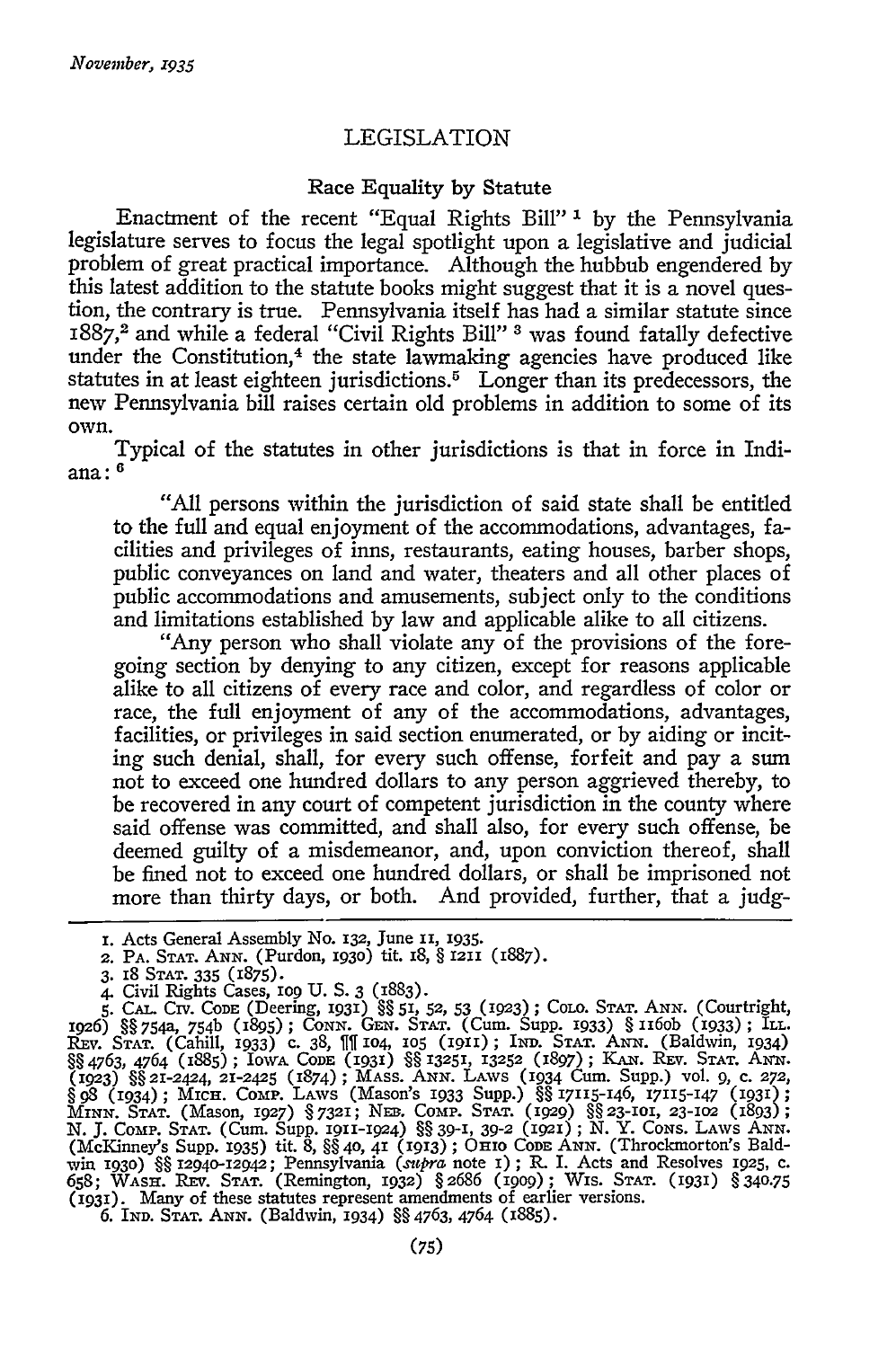ment in favor of the party aggrieved, or punishment or committal upon an indictment, affidavit, or information, shall be a bar to further or other prosecution or suit."

The older Pennsylvania act was unusually brief:

"Any person, company, corporation, being owner, lessee or manager of any restaurant, hotel, railroad, street railway, omnibus line, theatre, concert, hall or place of entertainment, or amusement, who shall refuse to accommodate, convey or admit any person or persons on account of race or color over their lines, or into their hotel, or restaurant, theatre, concert, hall or place of amusement, shall, upon conviction thereof, be guilty of a misdemeanor, and be punished **by** a fine not less than fifty dollars nor more than one hundred dollars."

The new act, like the old, is entitled, "An act to provide civil rights for all people, regardless of race or color", is said to be for the purpose of "amplifying and extending the provisions" of the old act, and continues as fol**lows:**

"All persons within the jurisdiction of this Commonwealth shall be entitled to the full and equal accommodations, advantages, facilities, and privileges of any places of public accommodation, resort, or amusement, subject only to the conditions and limitations established by law and applicable alike to all persons. No person being the owner, lessee, proprietor, manager, superintendent, agent, or employe of any such place, shall directly or indirectly refuse, withhold from, or deny to, any person, any of the accommodations, advantages, facilities or privileges thereof, or directly or indirectly publish, circulate, issue, display, post or mail any written or printed communication, notice or advertisement to the effect that any of the accommodations, advantages, facilities, and privileges of any such places, shall be refused, withheld from, or denied to, any person on account of race, creed, or color, or that the patronage or custom thereat of any person belonging to, or purporting to be of, any particular race, creed or color is unwelcome, objectionable or not acceptable, desired or solicited. The production of any such written or printed communication, notice or advertisement, purporting to relate to any such place and to be made by any person being the owner, lessee, proprietor, superintendent, or manager thereof, shall be presumptive evidence in any civil or criminal action that the same was authorized by such person. A place of public accommodation, resort or amusement, within the meaning of this article, shall be deemed to include inns, taverns, roadhouses, hotels, whether conducted for the entertainment of transient guests, or for the accommodation of those seeking health, recreation or rest, or restaurants or eating houses, or any place where food is sold for consumption on the premises, buffets, saloons, barrooms, or any store, park, or inclosure where spirituous or malt liquors are sold, ice cream parlors, confectioneries, soda fountains, and all stores where ice cream, ice and fruit preparations, or their derivatives, or where beverages of any kind, are retailed for consumption on the premises, drug stores, dispensaries, clinics, hospitals, bathhouses, theatres, motion picture houses, airdromes, roof gardens, music halls, race courses, skating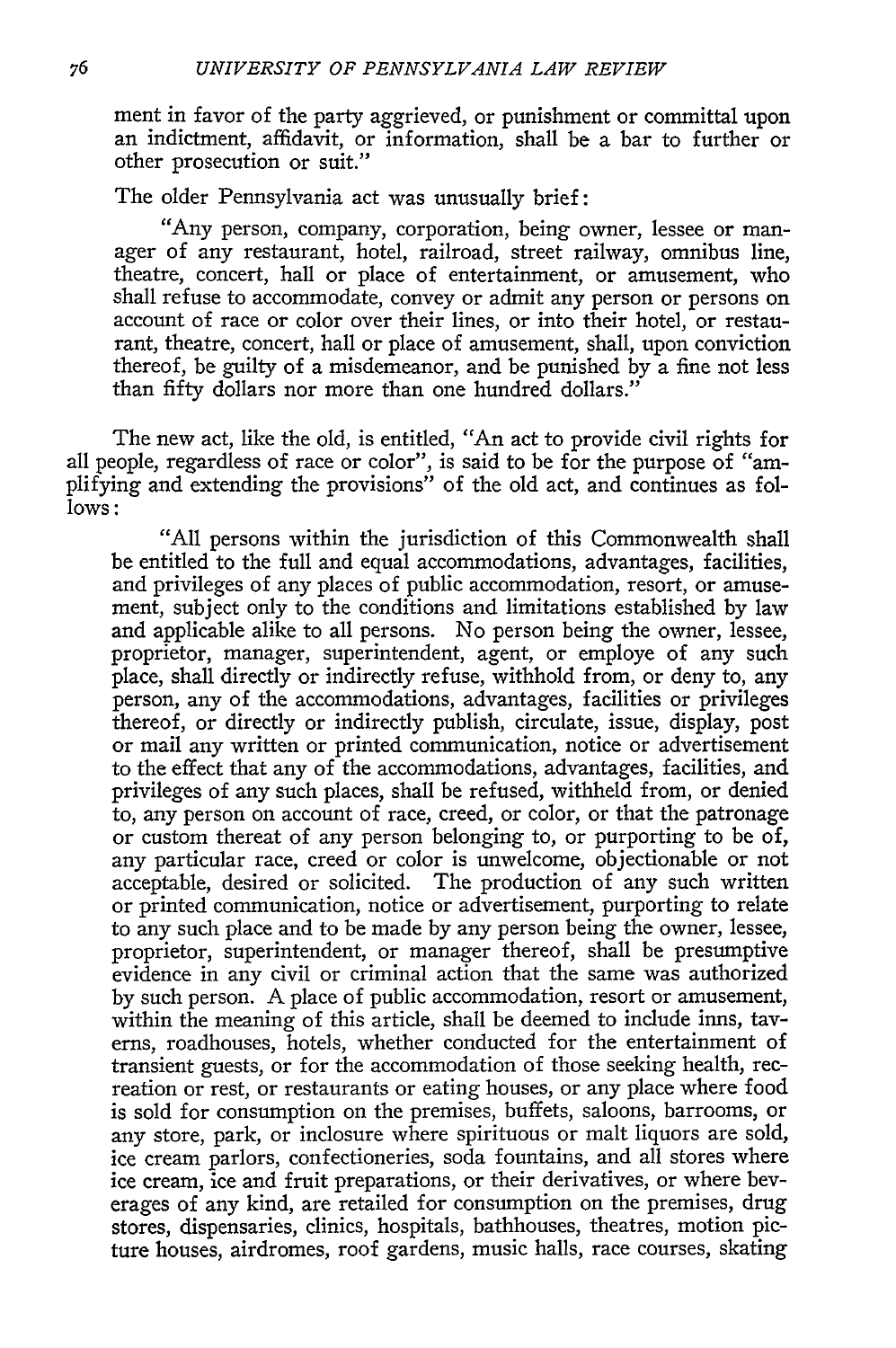rinks, amusement and recreation parks, fairs, bowling alleys, gymnasiums, shooting galleries, billiard and pool parlors, public libraries, kindergartens, primary and secondary schools, high schools, academies, colleges and universities, extension courses, and all educational institutions under the supervision of this Commonwealth, garages and all public conveyances operated on land or water, as well as the stations and terminals thereof. Nothing herein contained shall be construed to include any institution, club or place or places of public accommodation, resort or amusement, which is or are in its or their nature distinctly private, or to prohibit the mailing of a private communication in writing sent in response to a specific written inquiry.

"Any person who shall violate any of the provisions of this act or who shall aid or incite the violation of any said provisions shall for each and every violation thereof be fined not less than one hundred dollars nor more than five hundred dollars, or shall be imprisoned for a period of not less than thirty days nor more than ninety days, or, in the discretion of the Court, both such fine and imprisonment may be imposed."

The act was signed by the Governor on the 11th of June, 1935, and took effect September Ist.

Statutes of this sort began appearing shortly after the Civil War, the enthusiasm of the movement climaxing in the passage of the federal statute of **I875. <sup>7</sup>**This act provided for "full and equal enjoyment" of the accommodations of inns, public conveyances, theatres and "other places of public amusement." Reasons for denial of accommodations were required to be those applicable to all citizens, of every race and color. Heavy penalities were exacted for non-compliance: \$5oo to go to the aggrieved party, plus a fine of **\$500** to \$IOOO, or thirty days to one year imprisonment. Applicable to all persons within the jurisdiction of the United States, this act bid fair to eliminate the need for legislation among the states. In 1883 the act was declared unconstitutional in the *Civil Rights Cases."* It was argued that authority for such legislation was contained in that portion of the Fourteenth Amendment providing against state abridgement of privileges and immunities, deprivation of liberty, or denial of equal protection of the laws. It was answered, correctly it seems, that this amendment gave the federal government power to bar only state interference, and not to regulate discriminatory conduct on the part of citizens. An attempt was also made to bring the legislation under the Thirteenth Amendment, prohibiting slavery or involuntary servitude except as a punishment for crime. To the argument that discrimination in effect pinned upon negroes the badge of servitude, the Court replied that such denial could not be brought within the terms "slavery" or "involuntary servitude" without an unconscionable stretching. Justice Harlan entered a lengthy dissent to Justice Bradley's majority opinion on both these points, evidencing a willingness to extend both amendments with a free hand in order to effectuate what he believed to be a salutary policy. Although the Court did not pass on the question of discrimination in conveyances in interstate commerce, nor in amusement places in the

**<sup>7.</sup>** For a full treatment of **the** early history of civil rights legislation, see Stephenson, *Race Distinctions in Amwrican Law* (19op) **43** Am. **L. REv.** 547.

**<sup>8.</sup> IO9 U. S. 3 (1883).**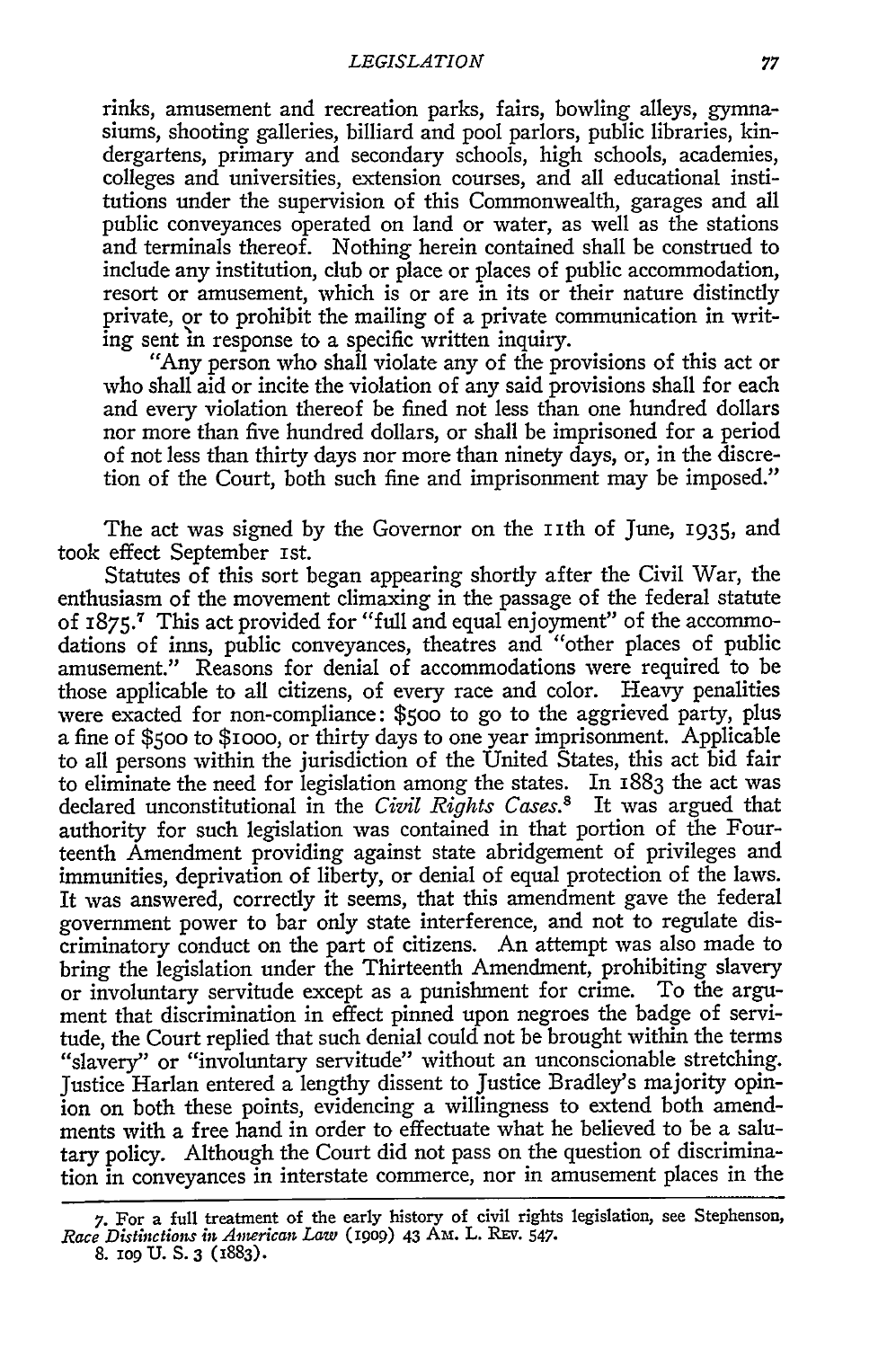District of Columbia or the territories, the holding effectually quashed any hopes for a general statutory attempt **by** Congress to solve the problem. The decision called forth a revival of activity in the state legislatures, and numerous statutes appeared within the next few years.

The constitutionality of the state acts has been attacked on different grounds, and with complete lack of success. Proprietors who believe that their trade is menaced **by** the necessity of catering to a racially mixed clientele may be expected to have raised the familiar outcry of "due process." They have done *so,* but on this score they have met with uniform frustration. Places of public accommodation and amusement are deemed to come within the scope of the states' police power for regulatory purposes, and combatting racial prejudice is considered a reasonable objective. That property is taken when and if business wanes, and that freedom of contract is mitigated, cannot of course be denied, but the weight of judicial pronouncement that due process is not violated fairly precludes any serious question as to the validity of the new Pennsylvania act on this count. Civil rights bills have been upheld by the Pennsylvania courts,<sup>9</sup> by the highest tribunals in numerous other states, 10 and **by** the United States Supreme Court.<sup>1</sup> ' Another possible ground of attack lies in the frequent constitutional prohibition of excessive penalties.<sup>12</sup> The general statement has been made that penalties will be held invalid when they are so heavy as to frighten off those who might otherwise be willing to risk violation of the statute and test its constitutionality.<sup>13</sup> While a plausible argument might be framed to the effect that the penalties imposed **by** the new act are disproportionate to the offense, the chances of its success are not good. Several statutes have heavier penalties, $<sup>14</sup>$  and the decisions indicate no instance of the argument being</sup> raised at all, much less triumphantly. **A** court inimical to the act might, on the other hand, seize upon such a ground for invalidating it, as an easy way out of the difficulties attendant upon such a result. Since the nature of the offense must be weighed separately in each instance, prior case authority involving other crimes would not be seriously binding. Any considered forecast of the constitutional fate of the new act must recognize, however, that it will probably be upheld.

Assuming the statutes to be constitutional, there is a large question as to their efficacy in securing the rights they purport to grant. It is at least clear that at common law, discrimination was unchecked in most of the establishments named in the statutes. For example, in this country a ticket to a theatre was considered only a revocable license, and although the proprietor was under a contract duty once the sale was made, exclusion gave the ticket holder only a right to the limited damages arising from breach

14. See infra p. 79.

**<sup>9.</sup>** Commonwealth v. George, 61 Pa. Super. 412 **(9,5).**

**Io.** Pickett v. Kuchan, **323** Ill. **138,** 153 **N. E.** 667 (1926) ; Ferguson **v.** Gies, 82 Mich. 358, **46 N.** W. 718 **(189o);** People v. King, Iio **N. Y.** 418, 18 **N. E. 245** (888); and further cases collected in Note *(1927)* **49 A.** L. R. **505.**

**ii.** Western Turf Assn. v. Greenberg, **204 U. S. 359** (9o7).

<sup>12.</sup> *E. g., U. S. Const. Amend. VIII; Mass. Const. pt. I, art. XXVI; N. Y. Const.* art. *I,* § **5;** PA. CONST. art. I, § **13.**

**<sup>13.</sup>** See *Ex* parte Young, **209 U.** S. 123, 147 (igo7) ; Amos v. Gunn, 84 Fla. 285, 363, 94 So. 615, 641 (1922).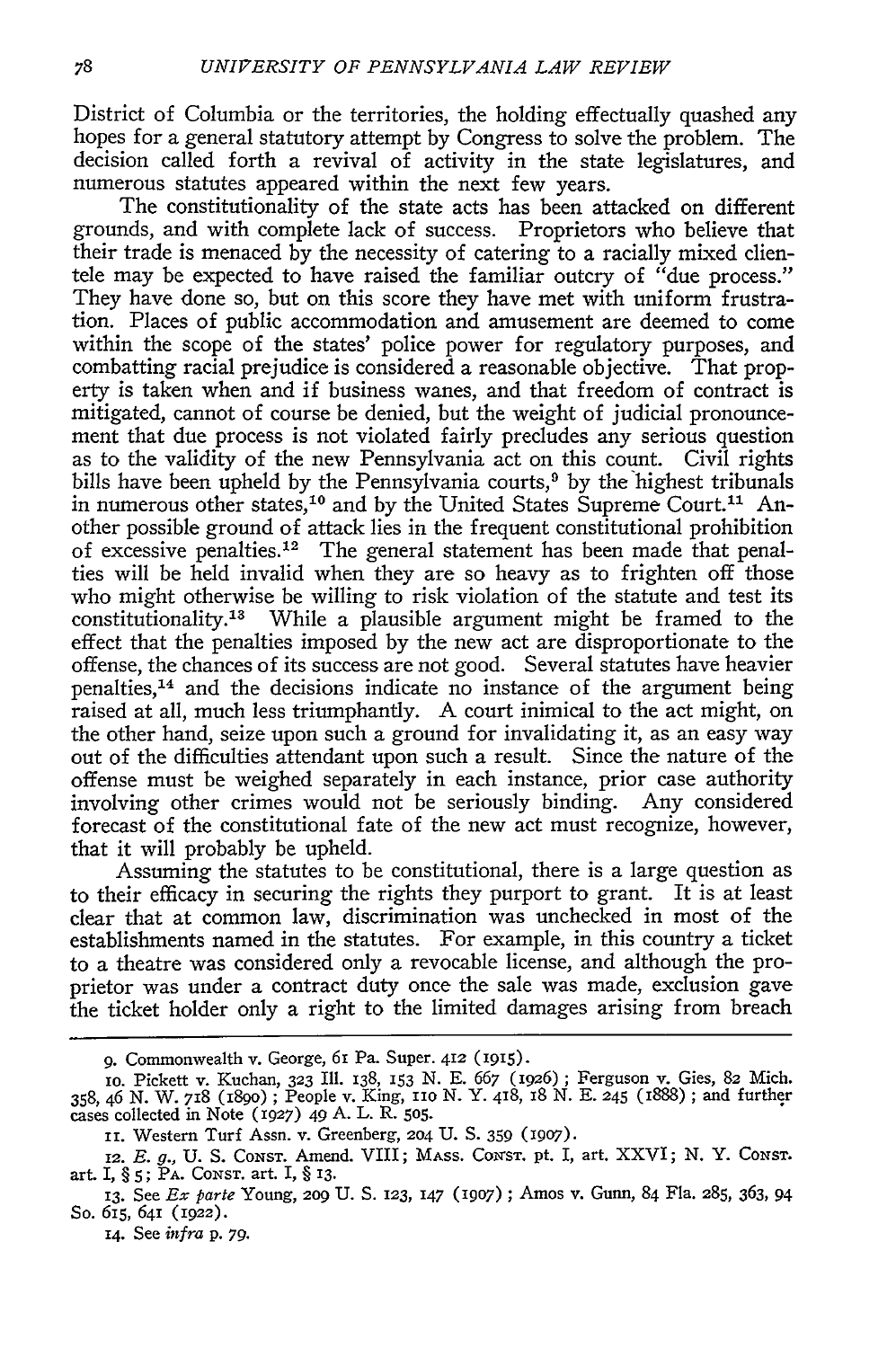of contract. 15 Disappointment and humiliation could not be compensated in damages.<sup>16</sup> Carriers and innkeepers were, of course, under stricter duties, being required to accept all unobjectionable comers,<sup>17</sup> but even in those instances the sanction behind the rule was not entirely effective. It is true that carriers have been held liable in damages for humiliation, upon excluding patrons,<sup>18</sup> and while a clear cut case involving damages for humiliation alone has not been found as to innkeepers, their liability is admittedly tortious and not limited to contract measure of damages.<sup>19</sup> Nevertheless, white juries are unlikely to extend generous awards to colored plaintiffs in such cases, and the "rights" recognized at common law were all too likely to become largely theoretical.

The sanctions set up in the statutes vary in degree and form. On the criminal side, discrimination is generally made a misdemeanor.20 Fines and imprisonment, or both, are commonly specified. There is ordinarily a minimum fine stated, but in some instances it is extremely small, $21$  some states provide for no minimum,<sup>22</sup> and some for no fines at all.<sup>23</sup> None have minimums higher than \$ioo, and the maximums range generally from \$IOO to \$500.24 Kansas is unique with a maximum of \$iooo and a minimum of only \$10. Possible periods of imprisonment are as high as one year,<sup>25</sup> while some states have no minimum period <sup>26</sup> and others specify thirty days as the lowest limit.<sup>27</sup> In some states no imprisonment is provided.<sup>28</sup> Most of the statutes allow the imposition of both these penalties at the court's discretion. In New Jersey violators are required to turn over \$IOO to **\$500** to the state in an action of debt, in addition to the fine and jail term. A number of the acts insure something more than moral satisfaction to the aggrieved **by** specifying that cash sums be turned over to him, in addition to the criminal provisions noted above.<sup>29</sup> New York and Massachusetts lead in this respect with minimums of \$ioo, maximums of **\$5oo.** In all of these states the specified sum must be secured **by** bringing suit in a competent

**15.** Marrone v. Washington Jockey Club, **227 U. S.** 633 (1913) **;** De La Ysla v. Publix Theatres Corp., 82 Utah **598,** *26* P. (2d) 8I8 (933) ; see *2* Cooixm, TORTS (4th ed. 1932) §250; 2 TIFFANY, REAL PROPERTY (2d ed. **192o)** § 349 (d).

16. Taylor v. Cohn, 47 Ore. 538, 84 Pac. 388 (1go6) ; see i SuTHERLAND, **DAMAGES** (4th ed. igi6) § **95.**

17. Messenger v. Penna. R. R., 37 N. **J.** L. 531 (1874) ; Willis v. McMahan, 89 Cal. 156, 26 Pac. 649 (1891) ; see BEAI, INNKEEPERS **AND** HoTELs (1go6) §§ 55, 61. 18. Cleveland R. Co. v. Kinsley, **27** Ind. App. 135, 6o N. E. 169 (19Ol) **;** Runyan v. Cen-

tral R. R. of New Jersey, 65 N. J. L. 228, 47 Atl. 422 (1900); see 3 SUTHERLAND, DAMAGES (4th ed. 1916) § 936, p. 3446.<br>19. Atwater v. Sawyer, 76 Me. 539 (1884); see Mateer v. Brown, 1 Cal. 221, 230 (1850)

**20.** In Colorado, Illinois, Indiana, Iowa, Kansas, Michigan, Minnesota ("gross misdemeanor"), Nebraska, New Jersey, New York and Washington.

**21.** Colorado (\$Io), Kansas (\$io), Nebraska **(\$25).** 22. Connecticut, Indiana, Iowa, Massachusetts, Wisconsin.

*23.* California, Michigan, Minnesota, Rhode Island, Washington. **24.** A **\$5o0** maximum is specified in Illinois, New Jersey, New York, Ohio, and Pennsylvania. **25.** In Colorado, Illinois, and Massachusetts.

**26.** Colorado, Connecticut, Illinois, Indiana, Iowa, Massachusetts, New Jersey, Wisconsin.

**27.** New York, Ohio, and Pennsylvania.

**28.** California, Kansas, Michigan, Minnesota, Nebraska, Rhode Island, Washington. **29.** California, Colorado, Illinois, Indiana, Massachusetts, Minnesota, New York, Ohio, Wisconsin.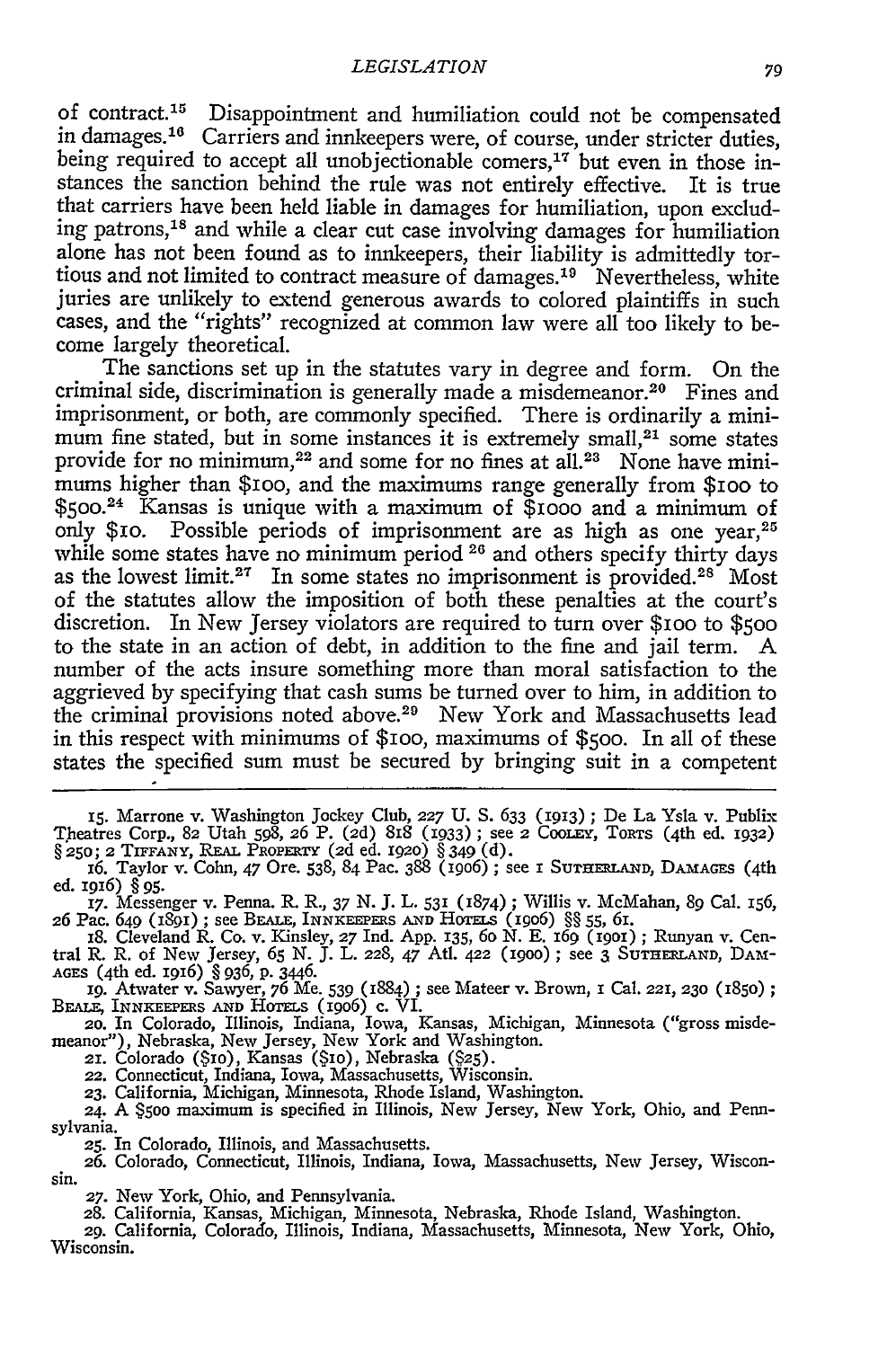court. New Jersey allows the aggrieved to sue in the name of the state to recover his costs and attorney's fees. Some acts require that the aggrieved person choose between civil recovery and enforcement of the criminal provisions.<sup>30</sup>

A serious question of interpretation arises under a few of the statutes, including the new Pennsylvania act. These make no provision at all for civil liability, merely setting out criminal penalties.<sup>31</sup> While it has been held that the passage of a civil rights bill did not disturb the privilege of bringing a common law action against an innkeeper,<sup>32</sup> it might be argued that civil suits are not available against amusement proprietors unless the statute grants such a right. Nevertheless, it has been decided in Michigan **33** and Washington 34 that civil suits for damages might be maintained although the statutes were silent on the question. These holdings may or may not be followed in Pennsylvania, where the situation is deeply befogged. In *Commonwealth v. George*,<sup>35</sup> which involved a criminal prosecution under the old act, Judge Kephart specifically noted the uncertainty concerning civil suits, declining to express any conclusion on the question by way of *dictum.3 <sup>6</sup>* In the new act there are instances of wording which suggest, at least, that the legislators had civil suits in mind. The act prohibits the use of any written or printed matter stating an intention to discriminate, or expressing an objection to colored patronage. It then states that the production of such matter, purporting to be made by or on behalf of any proprietor, shall be presumptive evidence that he authorized its use, "in any *civil or criminal* action." The reference to civil actions, unless attributable to mere inadvertence, seems to be highly relevant. Another possible argument lies in a change from the wording of the old act, which simply stated that any person refusing accommodations should be guilty of a misdemeanor punishable by fine. The new act opens with the statement that "all persons **. . .** *shall be entitled* to the full and equal accommodations. **. ."** It seems plausible to argue that the new act grants affirmative rights against discrimination more explicitly than the old, and that these rights, though acquired by statute, may be civilly enforced. The strongest argument against civil suits is the very fact that the new act makes no mention of them in a clear fashion. Strikingly similar to the New York and New Jersey acts, it is significant that the act contains no provision for payments to the aggrieved party as do those statutes, since in most other respects the preceding acts were scrupulously duplicated. Whichever way the question is decided, there is little to be said for draftsmanship that casts only uncertainties upon an issue which should have been clarified.

Aside from criminal and civil liability there is no case authority for added means of enforcing these statutory rights. If juries consistently refuse to convict or to grant substantial damages, injunctive relief from discrimination might be thought desirable. It has been sought in one case under the Illinois act, but the court without hesitation dismissed the bill in view of

- *33.* Bolden v. Grand Rapids Operating Corp., **239** Mich. 318, **214** N. W. **241** (1927). 34. Anderson v. Pantages Theater Co., 114 Wash. 24, 194 Pac. 813 (921).
- 
- 35. 61 Pa. Super. 412 (1915).
- 36. *Id.* at 418, 419.

<sup>30.</sup> Colorado, Illinois, Indiana, Ohio, Wisconsin.<br>31. Michigan, Nebraska, Rhode Island, Washington.<br>32. Cornell v. Huber, 102 App. Div. 293, 92 N. Y. Supp. 434 (2d Dep't, 1905)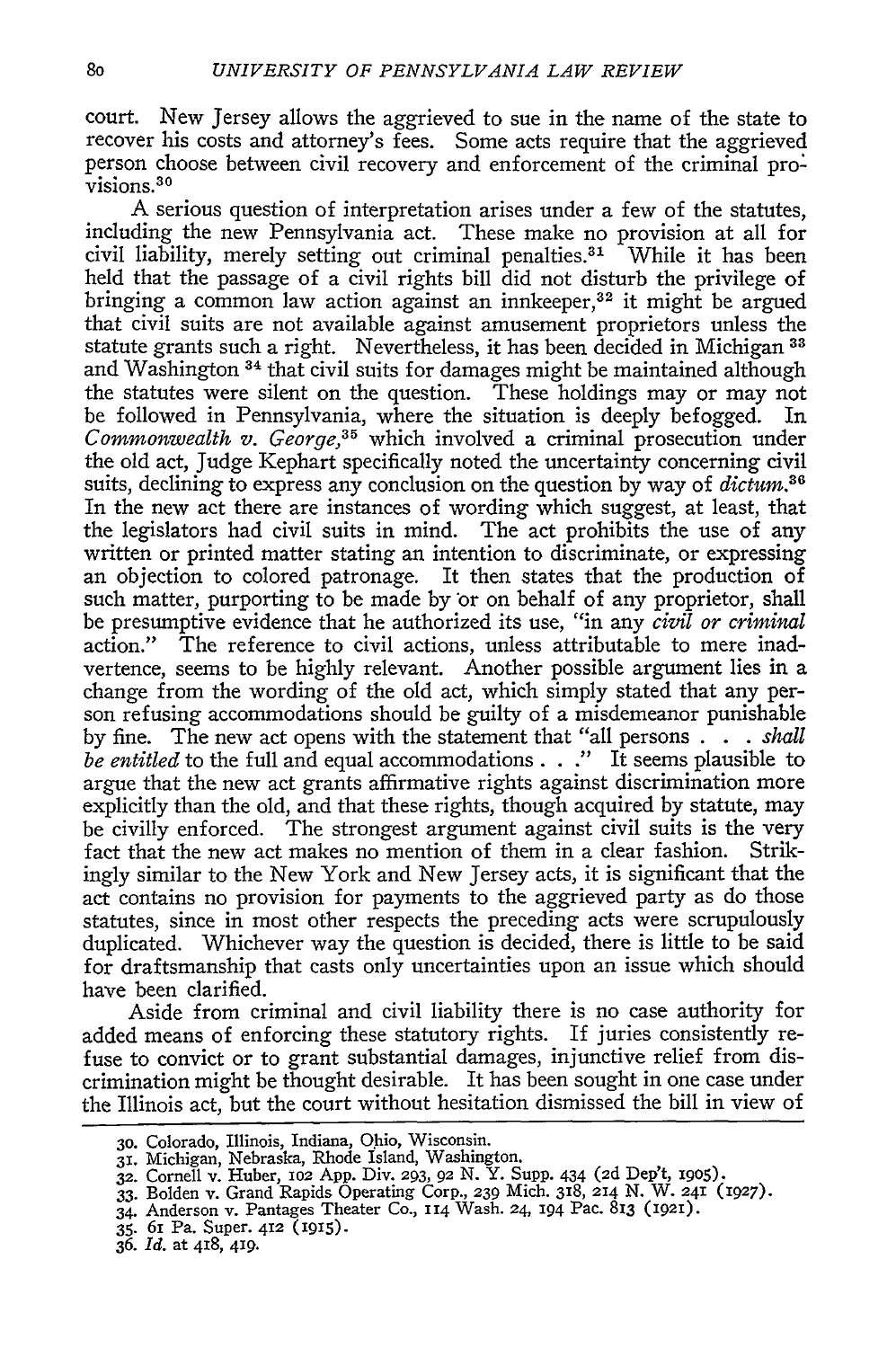the existing civil and criminal means of enforcement.<sup>37</sup> It is unlikely that any court would extend the scope of "inadequacy of the remedy at law" to include a situation where the only insufficiency consisted of a hostile jury. And it is only in unusual cases of persistent discrimination that injunctive relief is likely to be considered at all.

Another matter, probably sufficiently self-evident, should be noted in passing. The acts prohibit exclusion only on grounds of race, creed, or color. They in no way detract from a proprietor's privilege of excluding or ejecting persons of any race who conduct themselves in an objectionable manner.

As may have been expected, there has been considerable controversy as to the places covered by these statutes. Certain standard provisions remove from the field of possible doubt "conveyances on land and water", theatres, restaurants and inns. Barber shops are mentioned by name in many statutes, as are bathhouses and skating rinks. In New Jersey, New York, and Pennsylvania, a large number of places are specified. The questions of interpretation arise, of course, over places not specifically named. There has been litigation over bootblack stands,<sup>38</sup> saloons,<sup>39</sup> dance halls,<sup>40</sup> beauty parlors<sup>41</sup> and soda fountains.<sup>42</sup> Courts readily apply the dogma that penal statutes are to be strictly construed, $43$  and the same is true of those in derogation of the common law. When general phrases, such as "places of public accommodation", are followed by enumeration of specific places, the general terms are of course limited by the latter list. Many statutes, after enumerating specific places, add the phrase, "and all other places of public accommodation **. .** ." Even in such a situation it has been held that this general phrase was to include only the same type of place as those specifically mentioned.<sup>44</sup> In one case, however, it was held that this

**37.** White v. Pasfield, 212 IIl. **App.** 73 (i918).

38. Darius v. Apostolos, 68 Colo. 323, 190 Pac. 510 (1920) (held within act under term<br>"other places of public accommodation"); Burks v. Bosso, 180 N. Y. 341, 73 N. E. 58<br>(1905) (held not covered by "other places . . ." ph previously named in act). **39.** Rhone v. Loomis, 74 Minn. 2oo, *77* N. W. **31** (i898) (not covered **by** term "other

places of . . . refreshment, accommodation, or entertainment"; quite possibly a deliberate omission due to likelihood of riots) **;** Kellar v. Koerber, 61 Ohio St. 388, 55 N. E. ioo2 (1899) (saloon not a place of public accommodation; public policy against drinking should be furthered). In New York, the Court of Appeals reversed lower court holdings and held saloons not places of public accommodation. Gibbs v. Arras Bros., **222** N. **Y. 332, iis** N. **E. <sup>857</sup>**(1918) (three judges dissenting). The statute was amended shortly thereafter and now includes specific mention of saloons. The same is true of the present Minnesota statute. See *supra* note **5** for citations.

**40.** Johnson v. Auburn & Syracuse Ry., *169* App. Div. 864, i56 N. Y. Supp. 93 (4th Dep't, 1915) (not covered by "all other places  $\therefore$ " term). The case was reversed in 222 N. Y. 443, 119 N. E. 72 (1918) but principally on the ground that the dance hall was an auxiliary to a trolley line, concededly wit town Park and Falls Street Ry. v. Tokus, 4 Ohio App. 276 (1915) a dance hall was held covered by the term "and all other places of public accommodation or amusement."

**41.** Campbell v. Eichert, **155** Misc. 164, 278 *N.* Y. Supp. 946 (Sup. Ct. i935) (not a place of public accommodation under statute).

42. Čecil v. Green, 161 Ill. 265, 43 N. E. 1105 (1896) (not a place of public accommodation under the act); Goff v. Savage, 122 Wash. 194, 210 Pac. 374 (1922) (same).<br>43. Chochos v. Burden, 74 Ind. App. 242, 128 N. E. 696

Food show not covered by act) ; Goff v. Savage, **122** Wash. 194, **210** Pac. 374 (1922) (same as to soda fountain).

44. Cecil v. Green, 16i Ill. 265, 43 N. E. iio5/ (i89) ; Brown v. Bell Co., 146 Iowa *89, 123* N. W. **231** (igo); Gibbs v. Arras Bros., 222 N. Y. **332, II8** *N.* **E.** 857 (i918).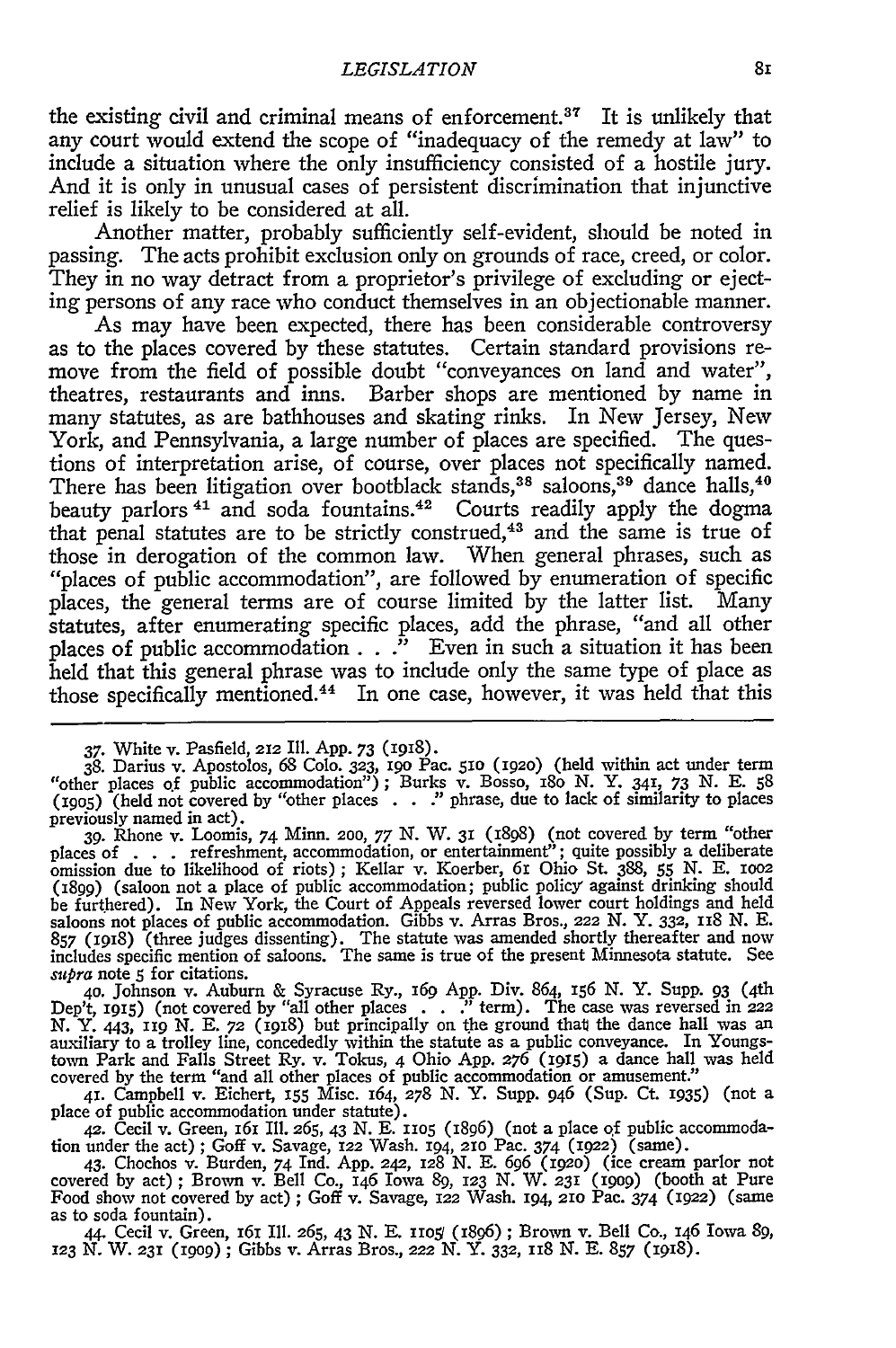doctrine of *ejusdem generis* was inapplicable since the enumerated places were of so diversified a character as to have no common characteristic.<sup>45</sup>

The new Pennsylvania act does not include the phrase "and all other places **. . ."** This makes doubly significant the omission of at least two prominent types of amusement place in the lengthy tabulation of what the term "place of public accommodation **. . ."** is to be "deemed to include." Swimming pools and dance halls are the notable omissions, too important to admit of suggestions that the failure to include them was due to oversight. It is worthy of note that these places are not specifically mentioned in any of the acts, and while dance halls have been held included under the "and all other places **. . ."** clause, 46 an opposite result has been reached even under such a clause.<sup>47</sup> The court in the latter case pointed out that the omission of such a place may well have been deliberate, due to the increased element of physical proximity attached to that type of amusement place. No reported cases have been found passing on the question of swimming pools, though exclusion from bathhouses at a beach would come under the specific ban of most of the statutes. It seems safe to predict that pools and dancing establishments will not be held answerable to the new Pennsylvania bill, unless the above principles are completely disregarded.

The new Pennsylvania act borrows from its New York and New Jersey predecessors one clause of notable obscurity in meaning: "Nothing herein contained shall be construed to include any institution, club, or place or places of public accommodation, resort, or amusement, which is or are in its or their nature distinctly private . . **."** What is meant by "clubs" and "institutions" of private character is relatively clear. This would appear to include organizations having, for example, a fixed membership, with monthly or yearly dues, as contrasted with establishments charging admission in the orthodox fashion. Even as to those terms close questions may of course arise. But it is by no means clear what is meant by the additional mention of "places of public accommodation . . . distinctly private . . **."** There seems to be a contradiction in terms. It is quite conceivable that there will be a widespread formation of "clubs" to take advantage of this clause, and it will be interesting to see to what extent the courts will sweep aside such devices of this sort as appear to be no more than camouflage. It has even been suggested that this provision in the new Pennsylvania act delimits the entire statute to places conducted by the state or municipality, since all those "distinctly private" are exempt.<sup>47a</sup> This interpretation appears to require small consideration, but the fact remains that the true meaning of the clause is thoroughly hidden, perhaps non-existent.

An important practical matter concerns the legality of providing separate, but equal, acommodations in theaters and the like. It has been held that refusal to seat a negro in the seat to which his ticket entitled him, is violative of the civil rights act, although he was offered seating in a different section of the house. $48^\circ$  Since acquisition of a ticket merely adds a contract

<sup>45.</sup> Darius v. Apostolos, 68 Coo. **323,** 19o Pac. 51o **(1920).**

<sup>46.</sup> Youngstown Park and Falls Street Ry. v. Tokus, 4 Ohio App. 276 (1915).<br>47. Johnson v. Auburn & Syracuse Ry., 169 App. Div. 864, 156 N. Y. Supp. 93 (4th<br>Dep't, 1915). See *supra* note 40 for later history of this case.

<sup>47</sup>a. See pamphlet *"Equal Rights Law",* published by Pa. State Hotel Assn. (1935) at 4. 48. Joyner v. Moore-Wiggins Co., **152** App. Div. 266, 136 **N.** Y. Supp. 578 (4th Dep't, 1912) **;** Anderson v. Pantages Theater Co., 114 Wash. **24,** 194 Pac. 813 **(1921).**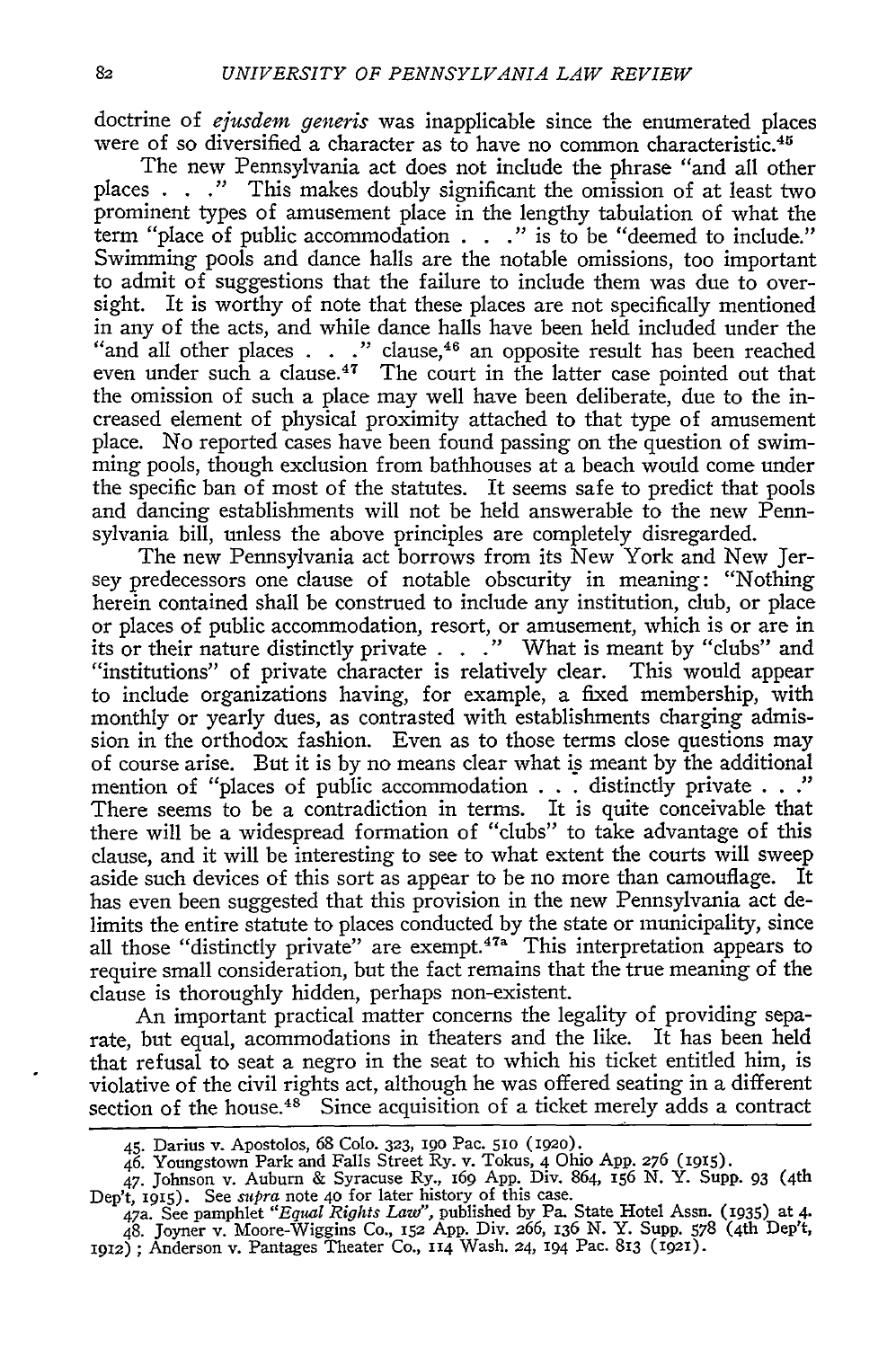right to the patron's legal standing, it would appear to follow that restricting negroes to a particular section is illegal irrespective of whether the complaining party had secured a ticket calling for a particular seat. It has been so decided.<sup>49</sup> The theory appears to be that having a portion of the theatre open to whites and not to negroes, constitutes discrimination. This may be true if the whites are allowed seats in any portion of the theatre, but it is open to serious question in case negroes have a section from which whites are excluded and which is fully as adequate as other sections. In such a case both races are treated equally. This point does not appear to have been pressed in the cases, however. The difficulty with such an argument is that separate accommodations in a theatre are seldom in fact equal. Seats on one side are on the whole less desirable than those in the center, and balcony accommodations cannot accurately be termed the equivalent of downstairs seats. In a New York case it was held proper for the lower court to exclude evidence that many persons preferred balcony seats,<sup>50</sup> and this seems a commendably realistic view. As in other instances, the Pennsylvania position here is unclear. In *Commonwealth v. George,51* the Superior Court reversed the trial court for not leaving it to the jury to find whether limiting negroes to balcony seats was not a sufficient compliance with the statute. But it will be noted that the old act prohibited only refusal of accommodations; no mention was made of "full and equal" accommodations. Seating in a balcony is unquestionably "accommodation", but it by no means follows that it will suffice under the new act, which requires equality of accommodation. This is perhaps the gravest question arising under the new act, and there appears to be better than an even chance that segregation of negroes in balconies will be held no longer lawful.

Two New York cases present an interesting diversion from the orthodox type of question arising under the statutes. In *Matthews v. Hotz,52* it was held that a white man who had been charged exorbitant prices in a saloon because he was accompanied by a negro had no ground for complaint under the civil rights act, since the discrimination was due not to his buf to his companion's color. In *Cohn v. Goldgraben,53* the court became impaled upon the horns of a dilemma. The white plaintiff was denied service in a colored restaurant because he was with a negro companion and the establishment had a rule against serving racially mixed parties at the same table. The majority of the court held that there was no violation of the civil rights bill, since the refusal was due not solely to the plaintiff's color, but to that coupled with the color of his companion. A dissenting opinion was entered, urging that the plaintiff's color had been the real reason for the denial of accommodation-had he been a negro, he would have been served, since the party would not then have been mixed. These decisions are, of course, more interesting than significant.

<sup>49.</sup> Jones v. Kehrlein, 49 Cal. App. 646, 194 Pac. 55 (192o) **;** Guy v. Tri-State Amuse-ment Co., *7* Ohio App. **509** (1917). Separate accommodation in restaurants has also been held an insufficient compliance with the act. Ferguson v. Gies, 82 Mich. 358, 46 N. W. *718* **(1890).**

**<sup>50.</sup>** Joyner v. Moore-Wiggins Co., **152 App.** Div. 266, 136 **N.** Y. Supp. 578 (4th Dep't, 1912).

**<sup>5</sup>I.** 6i Pa. Super. 412 (915). **52.** i73 N. Y. Supp. **234** (N. Y. Sup. Ct. igi).

<sup>53.</sup> **103** Misc. **500,** 17o N. Y. Supp. 407 (Sup. Ct. **1918).**